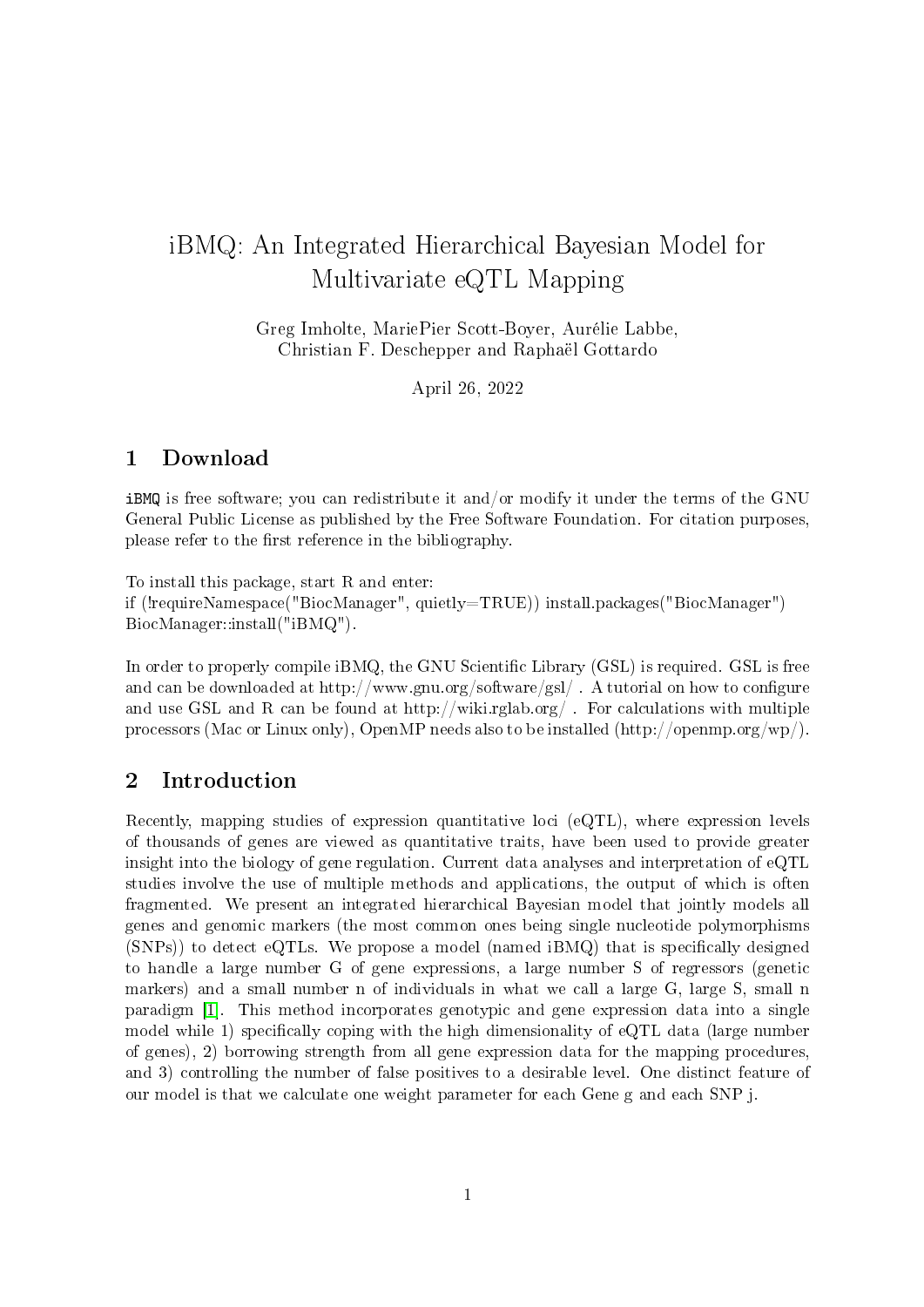#### 3 Formatting the data

The next subsection describes how to format data. To run the eQTL analysis, two types of data are required: a genotype data frame and an expression data frame. To visualize the data, we also need a data frame with the genomic positions of each SNP and of each gene/probe.

#### 3.1 The genotypes

Each genotype needs to be a SnpSet object from the Biobase package. When using data where each member of the population is homozygous at each position (such as for recombinant inbred strains (RIS): see example 1), the genotype must be coded with 0 and 1. When using data where each member may be homozygous or heterozygous (such as example 2) the genotypes must be coded 1, 2 or 3 and the parameter "RIS" of the eqtimation must be set as equal to FALSE. The column names must be the SNP names and the row names must be names of the individuals (or strains).

Example:

|         | SNP <sub>1</sub> | SNP2 | SNP3 | SNP4 |
|---------|------------------|------|------|------|
| Ind1    |                  |      |      |      |
| Ind $2$ |                  |      |      |      |
| Ind $3$ |                  |      |      |      |

#### 3.2 The gene expression values

Each gene expression value needs to be anExpressionSet object from the Biobase package. The assayData comprises the expression data for each member of the population. Each row and column corresponds to an individual and a gene, respectively. We have assumed that the gene expression values have been appropriately normalized and pre-processed using specialized statistical methods. The column names must be the gene or probe names and the row names must be the names of the individuals. The order of individuals needs to be the same as for the gene expression value needs to be the name as for the genotype data.

|         | Gene1 | Gene2 | Gene3 |
|---------|-------|-------|-------|
| Ind1    | 10.2  | 11.4  | 12.2  |
| Ind $2$ | 67    | 5.6   | 77    |
| Ind3    | 13.1  | 14.5  | 12.3  |

#### 3.3 The SNP position data frame

For the genome-wide eQTL mapping plot, we need a data frame specifying the genomic locations of each SNP with following columns: SNP name, chromosome number, SNP location (in base pair). Please note that the entries for the chromosome and the position need to be numerical values.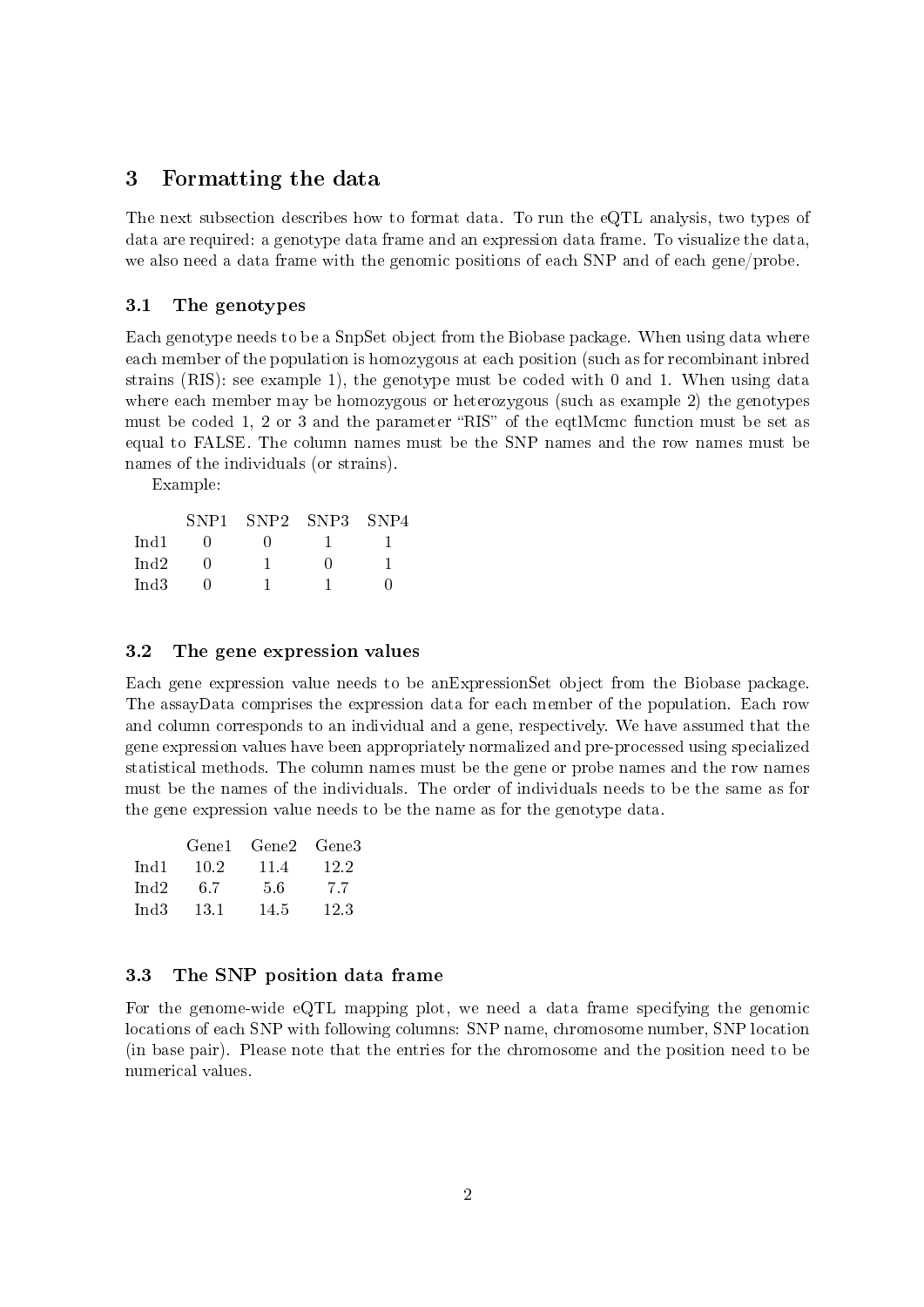| <b>SNP</b> | Chr | pos     |
|------------|-----|---------|
| Snp1       | 1   | 17098   |
| Snp2       | 1   | 1029012 |

#### 3.4 The gene position data frame

A data frame specifying the genomic locations of each gene/probe needs to be prepared with the following columns: gene name, chromosome number, start location (in base pairs) and the location (in base pairs). Please note that the entries for the chromosome and the position need to be numerical values.

| Gene  | Chr | start | end.  |
|-------|-----|-------|-------|
| Gene1 | 1.  | 10290 | 10460 |
| Gene2 |     | 18989 | 19069 |

## 4 First example dataset: data from mouse Recombinant Inbred Strains (RIS)

This example uses data generated by Williams and Lu, as available from the Gene Network website (genenetwork.com). This dataset comprises the profiles of mRNA abundance in whole eye tissue from  $n = 68$  BXD RIS mice, as measured using Affymetrix M430 2.0 microarrays [\[2\]](#page-6-1). To ease calculation and facilitate comparisons, we will use a set of  $G = 1000$  probes and 1700 single nucleotide polymorphic markers (SNPs).

### 5 Preparing the workspace

We will first load the library  $iBMQ$ , the SNP data and gene expression data. To load the iBMQ package:

> library(iBMQ)

To load the SNP data:

```
> data(snp)
```
To load gene expression data:

> data(gene)

### 6 Running the eQTL model:

This function computes the MCMC algorithm to produce Posterior Probabilities of Association (PPA) for eQTL mapping. This function takes time: please be patient! On a Mac 2\* 3.2 Ghz Quad-Core Intel Xeon computer using 6 cores, it takes 2.44 minutes.

If you have an appropriately powered computer, you can calculate the PPAs by running the function below. If not, you can skip the function and load pre-computed PPA table instead.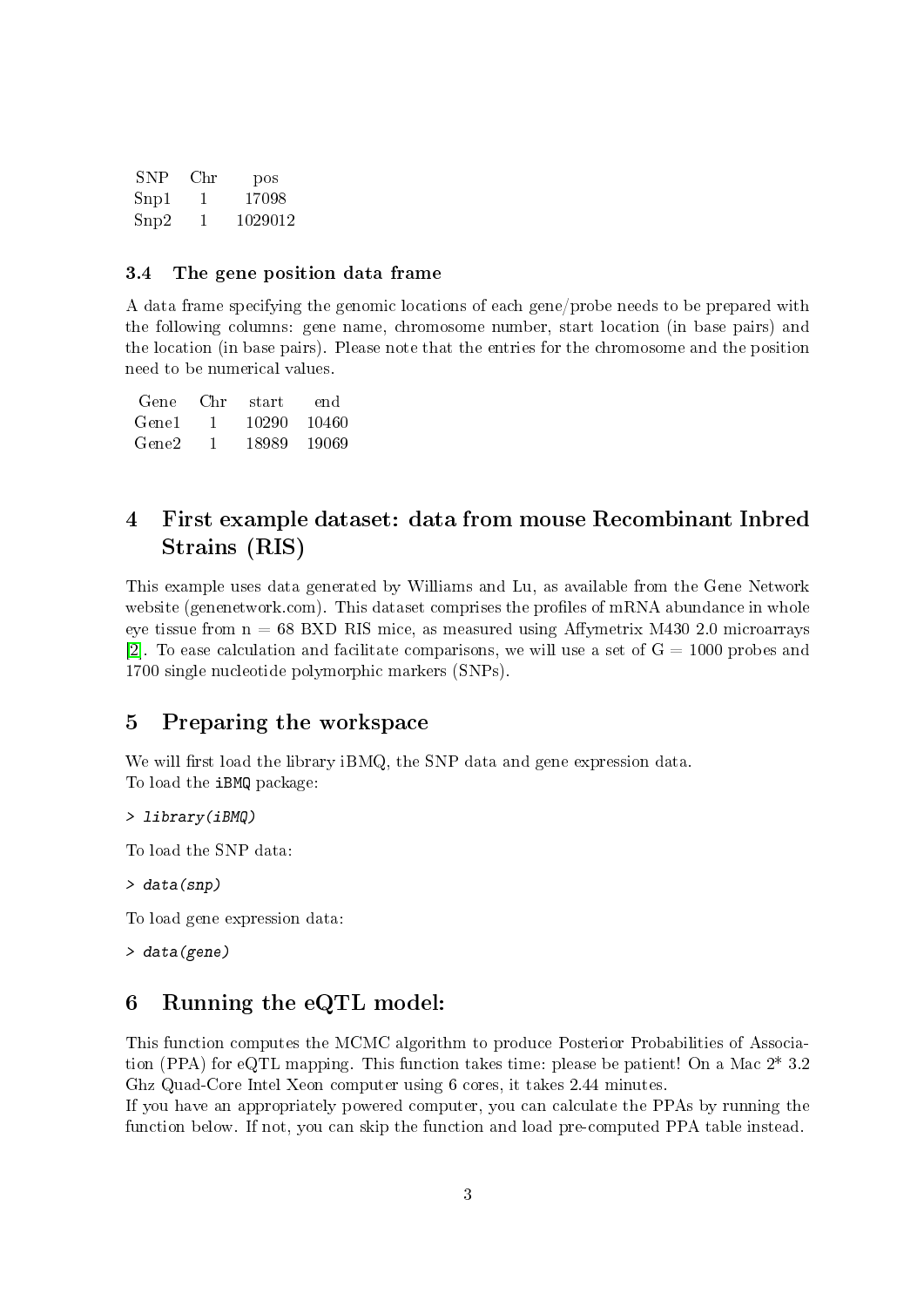In this example, we will perform only 100 iterations in the interest of time. Please note that an optimal analysis requires a greater number of iterations (preferably in the order of 100,000, with a burn-in of 50,000). The result is a matrix with Posterior Probabilities of Association for each gene (row) and SNP (column).

### 7 Computing the FDR Threshold for eQTL identification:

Our ultimate goal is to identify gene/SNP associations, which can be done using parameter estimates from our model. An eQTL for gene g at SNP j is declared significant if it's corresponding marginal posterior probability of association (PPA) is greater than a given threshold. In the context of multiple testing and discoveries, a popular approach is to use a common threshold leading to a desired false discovery rate (FDR)[\[3\]](#page-6-2). In this example we will calculate a FDR of 0.1 (corresponding to 10%). The FDR value needs to be a numerical value between 0 and 1.

To calculate the threshold:

```
> cutoff <- calculateThreshold(PPA, 0.1)
```
In this example, the PPA optimal cutoff is  $0.74$ . This means that all the eQTLs with a PPA above 0.74 are signicant eQTLs. We can calculate how many eQTLs have PPA above the cutoff with the eqtlFinder function:

> eqtl <- eqtlFinder(PPA, cutoff)

With this example, a total of 759 significant eQTLs are identified. The output of the eqtlFinder is a data frame where the first column contains the names of each gene, the second column contains the names of corresponding markers and the third column contains the PPA value for each significant eQTL.

### 8 Classifying the eQTLs:

It is customary to distinguish two kinds of eQTLs: 1) cis-eQTLs (where the eQTL is on the same locus as the expressed gene); and 2) trans-eQTLs (where the eQTL is on a locus other than that of the expressed gene). The eqtlClassifier allows us to classify the eQTLs as either cis-eQTL or trans-eQTL according to their position in the genome. For this function, we need a data frame specifying the genomic locations of the SNPs and a data frame specifying the genomic locations of the gene/probe (see section on data format).

Load the data containing the position for each SNP:

```
> data(snppos)
```
Load the data containing the position for each gene/probe:

#### > data(genepos)

We need to specify a cutoff value(in base pair) corresponding to the threshold where a  $eQTL$ is considered a cis-eQTL. In this case, we will use a cutoff of  $1 \text{ MB } (1000000 \text{ pb})$ .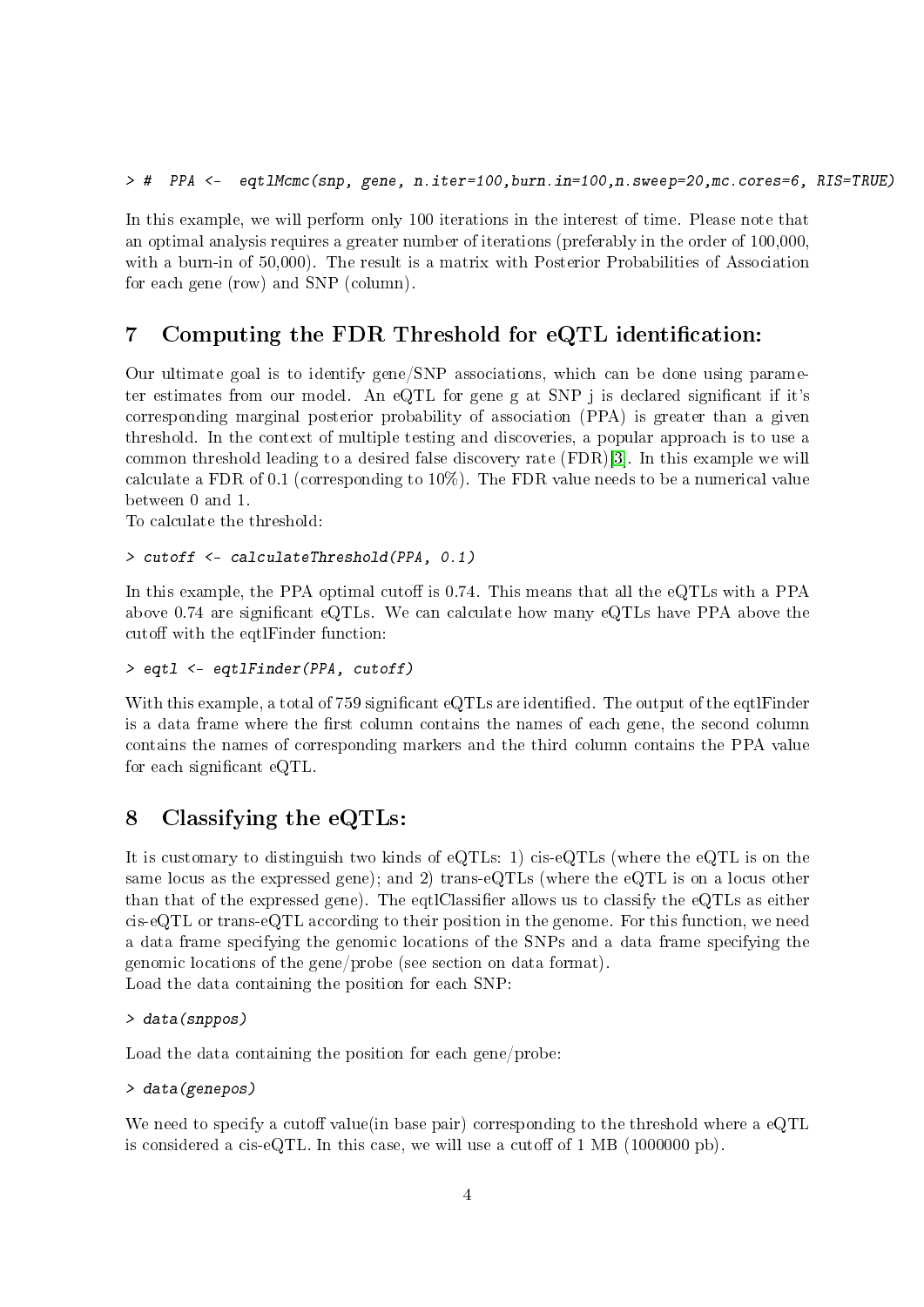> eqtltype <- eqtlClassifier(eqtl, snppos, genepos,1000000)

The output of the eqtlClassifier is a data frame where the first column contains the names of each gene, the second column contains the names of markers and the third column contains the PPA value for each signicant eQTL. The fourth column contains the number of the chromosome to which the gene belongs, the fth column contains the start position of the gene and the sixth column contains the end position of the gene. The seventh column contains the number of the chromosome to which the marker belongs, the eighth column contains the position of the marker and the ninth column contains a descriptor of the type of eQTL (either cis or trans). Please note that in order to ascertain that an eQTL is either cis or trans, the positions of the markers and the gene need to the given to the function. If one of the values is missing the type of eQTL will be " $NA$ ".

#### 9 Visualizing the result:

.

To visualize the data we propose using the package ggplot2 to provides a genome-wide plot visualizing the characteristics of each eQTL in terms gene/snp position. Using the data frame from the output of the eqtlClassifier function and the provided code we can generate the plot

```
> library(ggplot2)
> ggplot(eqtltype, aes(y=GeneStart, x=MarkerPosition)) +
+ geom_point(aes(y=GeneStart, x=MarkerPosition,color = PPA), size = 1.5)+
+ facet_grid(GeneChrm~MarkerChrm)+theme_bw(base_size = 12, base_family = "")+
```

```
+ theme(axis.ticks = element_blank(), axis.text.x = element_blank(), axis.text.y = element_
```
Genome-wide distribution of eQTLs found by iBMQ for the test using 1000 probes for whole eye tissue from 68 BXD mouse recombinant inbred strains. The x-axis gives the position of each eQTL along the genome; the y-axis gives the position of the probe set target itself. The grey lines mark chromosome boundaries. The cis-QTLs are distributed along a diagonal line. Vertical bands represent groups of transcripts linked to one same trans-eQTL.

### 10 Finding eQTL hotspots:

One main advantage of our method is its increased sensitivity for finding trans-eQTL hotspots (corresponding to situations where a single SNP is linked to the expression of several genes across the genome). Two types of data frame can be used as input: 1) the data frame (3 columns) corresponding to the output of the eqtlFinder function; 2) the data frame (9 columns) corresponding to the output of the eqtlClassifier function.

#### > hotspot <- hotspotFinder(eqtltype, 10)

Using the dataset from example 1, we find  $9 \text{ eQTL}$  hotspots each containing more than 10 genes. The output of this function is a list, where each element is a marker. For each marker there is a data frame with all the eQTLs linked to this marker.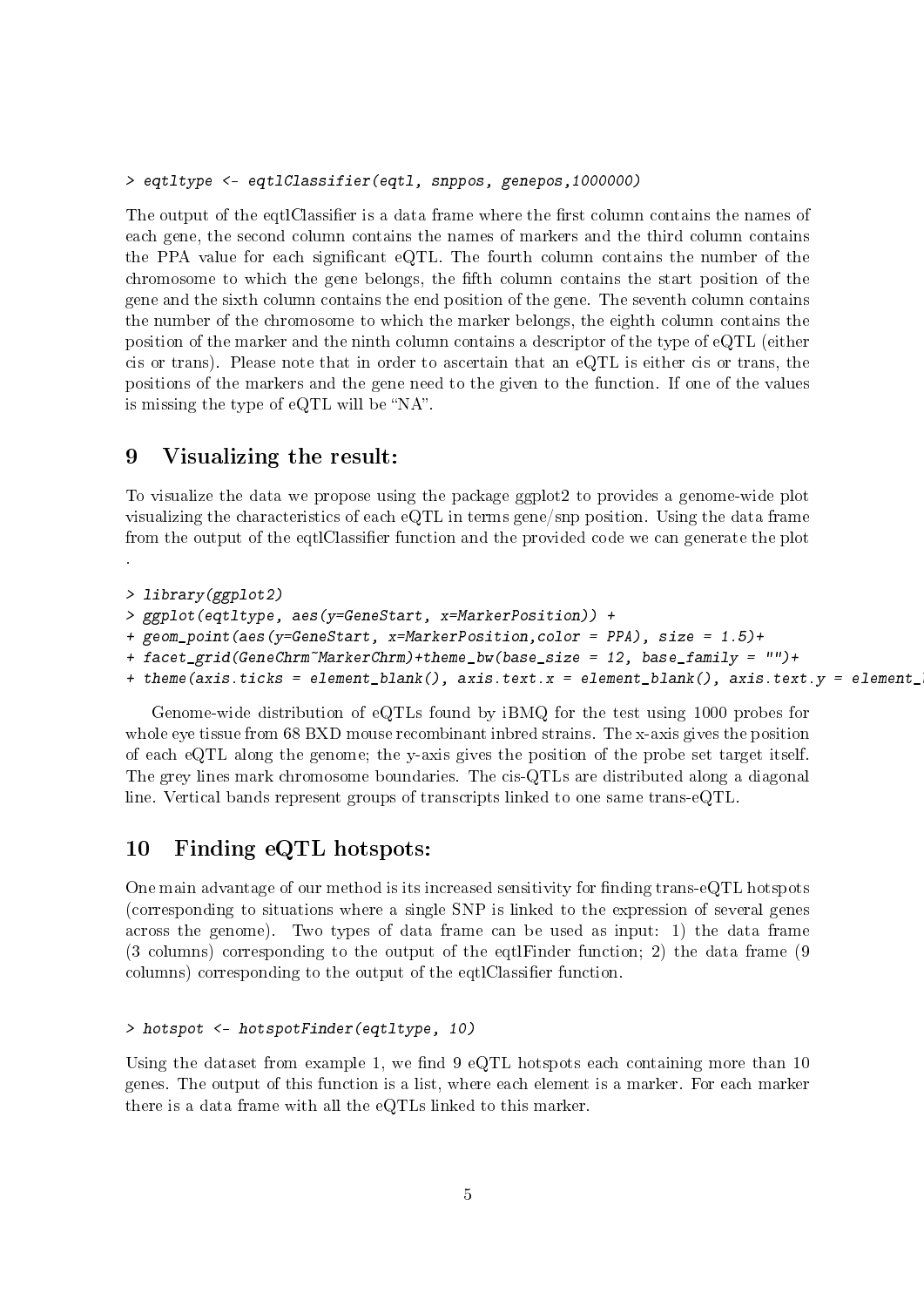#### 11 Example dataset 2: data from a mouse F2 cross

The next example uses data from a mouse F2 cross. In this case each genotype takes a value of either 1,2 or 3. This F2 cross data set containing genotypic and phenotypic information for 60 mice was obtained from the lab of Alan Attie at the University of Wisconsin-Madison. These data are also available at GEO (accession number GSE3330). Only the 5000 most variable expression traits out of 45,265 transcripts from the liver were used for the current example. We will first load the genotype and gene expression data for the 60 mice.

> data(genotype.liver)

```
> data(phenotype.liver)
```
Since these functions take a lot of time, we have already calculated the results for 100,000 iterations and 50,000 burn-in. These numbers were suggested by simulation[\[1\]](#page-6-0). Please note that for the F2 data the "RIS" parameter needs to be set as equal to FALSE. If you have an appropriately powered computer, you can calculate the PPAs by running the function below. If not, you can skip the function and load pre-computed PPA table instead.

```
> #PPA.liver <- eqtlMcmc(genotype.liver, phenotype.liver, n.iter=100,burn.in=100,n.sweep=2
```

```
> data(PPA.liver)
```
This function will calculate the threshold to identify significant eQTLs.

```
> cutoff.liver <- calculateThreshold(PPA.liver, 0.2)
```
This function will find the all significant eQTLs.

```
> eqtl.liver <- eqtlFinder(PPA.liver, cutoff.liver)
```
We will load the position of the markers and probes to be able the classify each eQTL as either cis-eQTL or trans-eQTL. Since in this case, the genetics map is not very dense, we will use a 5 MB cutoff for detecting cis-eQTLs.

```
> data(probe.liver)
```

```
> data(map.liver)
```

```
> eqtl.type.liver <- eqtlClassifier(eqtl.liver, map.liver, probe.liver,5000000)
```
We will now plot the results and calculate how many hotspots have been identified.

```
> library(ggplot2)
> ggplot(eqtl.type.liver, aes(y=GeneStart, x=MarkerPosition)) +
+ geom_point(aes(y=GeneStart, x=MarkerPosition,color = PPA), size = 1.5)+
+ facet_grid(GeneChrm~MarkerChrm)+theme_bw(base_size = 12, base_family = "")+
+ theme(axis.ticks = element_blank(), axis.text.x = element_blank(), axis.text.y = element_
```